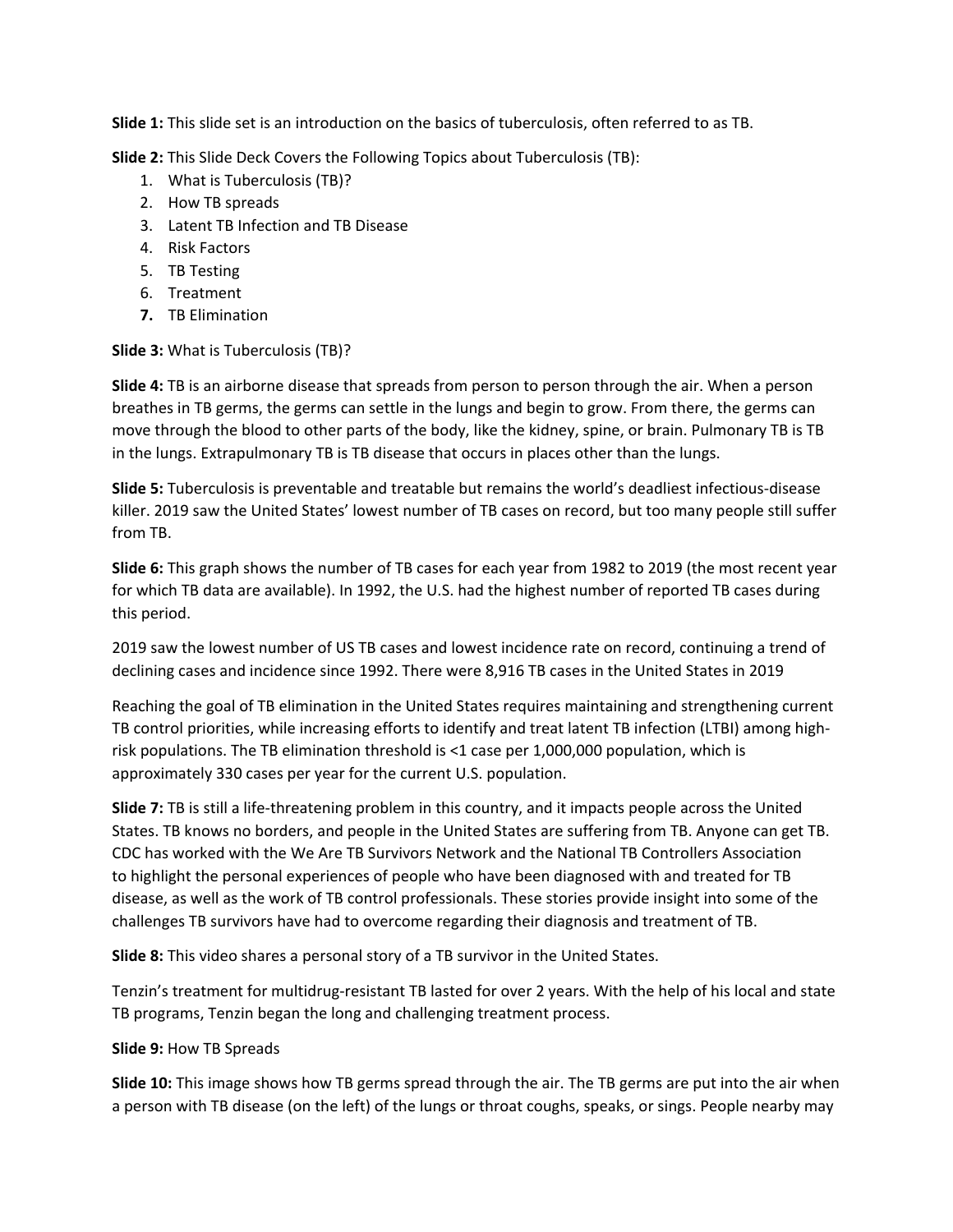breathe in these germs (illustrated by the person on the right) and become infected. The person on the left has TB disease and is putting TB germs into the air. The person on the right is breathing in the TB germs into their lungs.

The best way to stop TB spread is to

- Identify people who have TB.
- Isolate those who are contagious.
- Provide treatment as soon as possible to anyone who is contagious.

People with TB disease are most likely to spread it to people they spend time with every day, including family members, friends, coworkers, or schoolmates.

**Slide 11:** TB is not spread by:

- Sharing toothbrushes
- Saliva from kissing
- Shaking someone's hand
- Touching bed linens or toilets
- Sharing food, drink, or utensils

**Slide 12:** Latent TB Infection and TB Disease

**Slide 13:** Not everyone infected with TB germs becomes sick. As a result, two TB-related conditions exist: latent TB infection (sometimes called LTBI) and TB disease.

TB germs can live in the body without making you sick. This is called latent TB infection, or LTBI. People with latent TB infection have TB germs in their bodies, but do not have TB disease and cannot spread the infection to other people.

TB germs become active if the immune system can't stop them from growing. When TB germs are active (multiplying in your body), this is called TB disease.

On this slide, the lung with latent TB infection (top) has a small amount of TB due to the immune system controlling the germs. The lung with TB disease (bottom) is full of TB because the immune system cannot stop the TB germs from growing and multiplying.

**Slide 14:** Note everyone who is infected with TB becomes sick

Person with Latent TB Infection:

- Has a small amount of TB germs in his/her body that are alive but inactive
- Cannot spread TB germs to others
- Does not feel sick, but may become sick if the germs become active in his/her body
- Usually has a positive TB skin test or TB blood test result indicating TB infection
- Should consider treatment for latent TB infection to prevent TB disease

### Person with TB disease:

- Has a large amount of active TB germs in his/her body
- May spread TB germs to others
- May feel sick and may have symptoms such as a cough, fever, and/or weight loss
- Usually has a positive TB skin test or TB blood test result indicating TB infection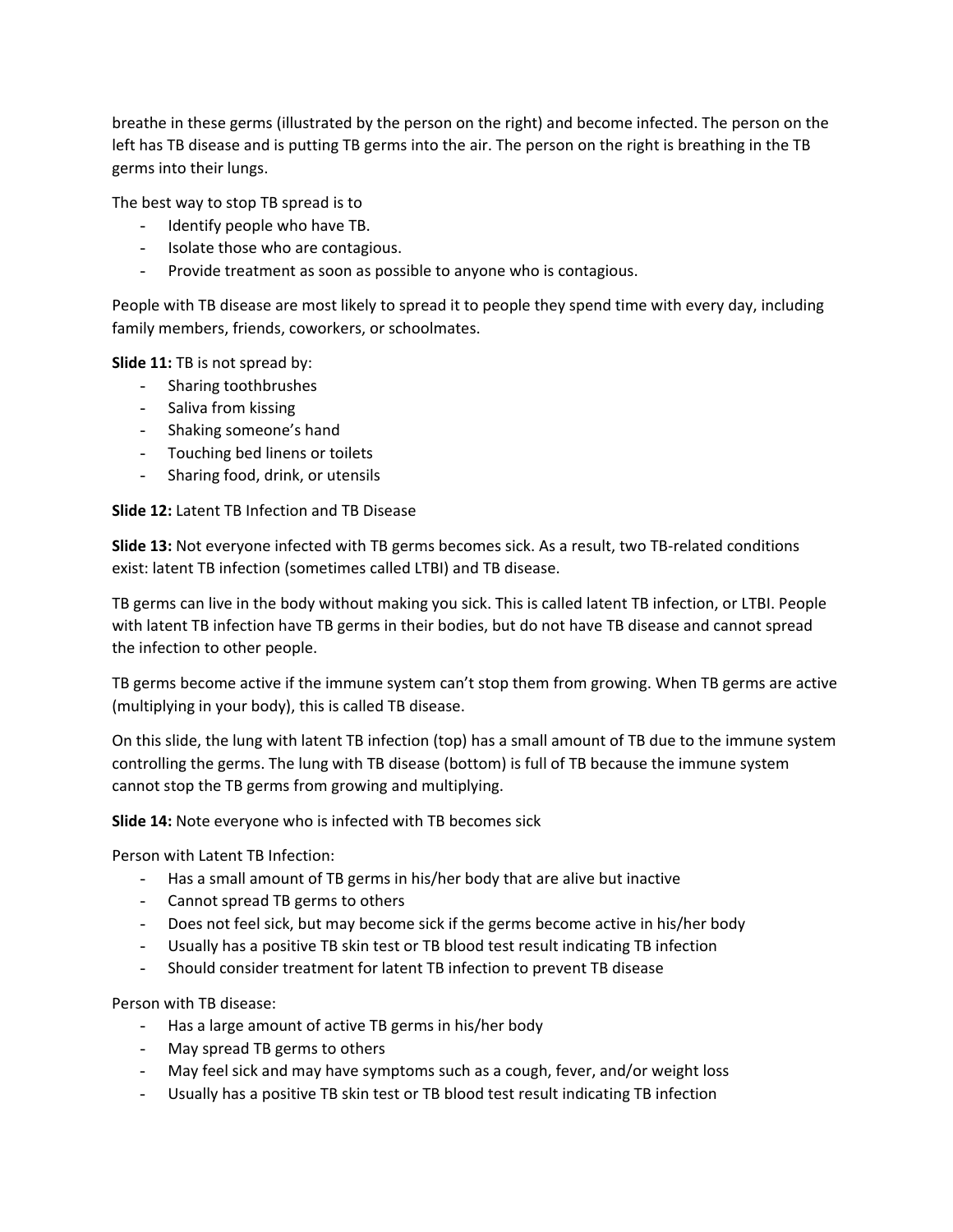#### Needs treatment for TB disease

Both latent TB infection and TB disease usually result in a positive TB skin test or TB blood test.

**Slide 15:** If the immune system can't stop TB germs from growing, they become active (multiplying in your body); this is called TB disease.

Most people diagnosed with TB disease in the United States become sick after living with latent TB infection for years.

It is estimated that up to 13 million people in the United States have latent TB infection.

Latent TB infection treatment is 90% effective in preventing the development of TB disease.

Progression from untreated latent TB infection to TB disease accounts for approximately 80% of U.S. TB cases. People can have latent TB infection for years and not know it.

Many people who have latent TB infection never develop TB disease. Some people develop TB disease soon after becoming infected (within weeks), before their immune system can fight the TB germs. Other people may get sick years later when their immune system becomes weak for another reason.

While not everyone with latent TB infection will develop TB disease, about 5–10% will develop TB disease over their lifetimes if not treated. The progression from latent TB infection to TB disease may occur at any time, but it is most common within the first two years of infection.

**Slide 16:** TB disease is only the tip of the iceberg. This graphic helps summarize TB disease and latent TB infection in the United States. TB disease is just the tip of the iceberg that is visible above the water. TB disease can be seen because of the active germs in a person's body and the symptoms they experience. People with TB disease can spread TB to others.

However, the larger part of the iceberg that is hidden underwater represents latent TB infection. Like the iceberg, latent TB infection can be easily hidden because TB germs are inactive and people with latent TB germs do not feel sick. Many people with latent TB infection do not know they are infected with TB. There are up to 13 million people in the U.S. with latent TB infection. Without treatment for latent TB infection, they could develop TB disease.

**Slide 17:** Possible TB disease symptoms are Nigh sweats, fever, chills, weakness or fatigue, weight loss, no appetite, cough lasting longer than 3 weeks, pain in chest, coughing up blood or sputum (phlegm inside the lungs). Pulmonary TB disease develops in the lungs while extrapulmonary TB disease can develop in other parts of the body. Symptoms can vary depending on the type of TB Disease.

**Slide 18:** People with TB disease feel sick and can spread TB germs, especially to people they spend time with every day.

A person with TB disease typically requires 180 days of medication plus X-rays, lab tests, and follow-up and testing of contacts.

TB disease is a serious condition and can lead to death if not treated. TB disease can almost always be treated and cured with medicine.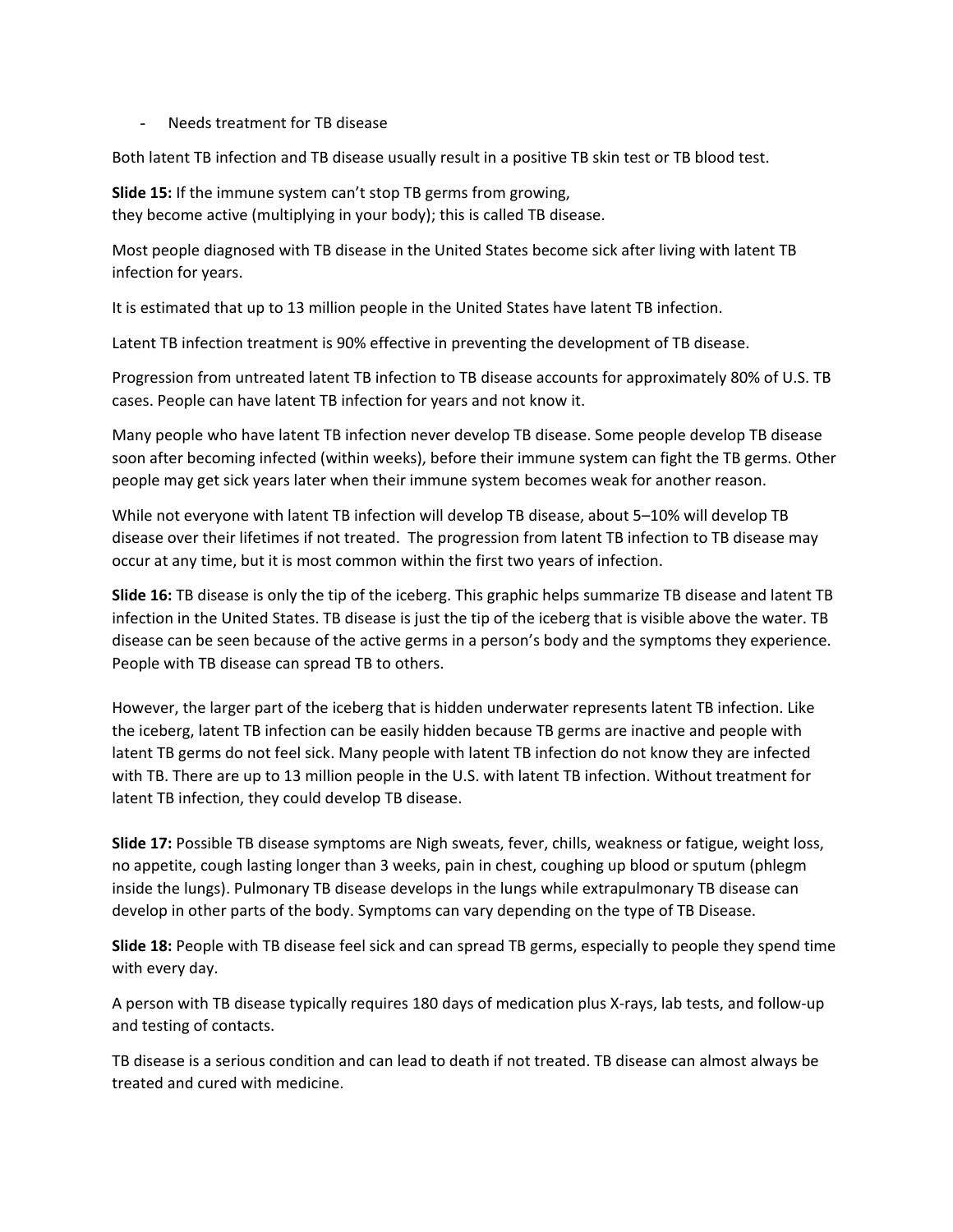TB germs become active if the immune system can't stop them from growing. When TB germs are active (multiplying in your body), this is called TB disease.

**Slide 19:** Public Health Workers are Responsible for Finding TB Contacts. A TB contact is persons exposed to someone with contagious TB disease. Contacts can include family members, roommates or housemates, close friends, coworkers, classmates, and others. People with TB disease can spread TB germs to those around them. The local health department will conduct a contact investigation by following up and testing those who have been close to someone with TB. Conducting contact investigations is a priority for tuberculosis (TB) programs in the United States. The goals of a contact investigation are to successfully stop the spread of TB and prevent future cases and outbreaks of TB disease.

## **Slide 20: Risk factors**

**Slide 21:** Who is at higher risk for becoming infected with TB germs? Anyone can get TB

Some people have a higher risk of getting infected with TB:

- People who have contact with someone who has infectious TB disease
- People who were born in or who frequently travel to countries where TB disease is common, including Mexico, the Philippines, Vietnam, India, China, Haiti, Guatemala, and other countries with high rates of TB
- Health care workers and others who work or live in places at high risk for TB transmission, such as homeless shelters, jails, and nursing homes

Others at higher risk include:

- Employees of high-risk congregate settings
- Health care workers who serve patients with TB disease
- Populations defined locally as having an increased incidence of latent TB infection or TB disease, including medically underserved populations, low-income populations, or people who abuse drugs or alcohol
- Infants, children, and adolescents exposed to adults who are at increased risk for latent TB infection or TB disease

**Slide 22:** TB disease in the United States is most common among people who were born in countries with high rates of TB.

Demographic characteristics of TB patients have remained fairly consistent over the last several years. For example, since 2010, the majority of reported TB disease cases in the U.S. occur among non-U.S. born persons. The data on this slide is from 2019.

**Slide 23**: As seen on the previous slide, TB disease in the United States is most common among people who were born in countries outside the U.S., usually countries with high rates of TB.

This pie chart shows the most common countries of birth among non-U.S.-born persons with TB disease reported in the U.S.

The most common countries of birth among non-U.S.-born TB patients remained fairly consistent over the last several years. This slide shows data from 2019 with Mexico (18.6%) the most frequently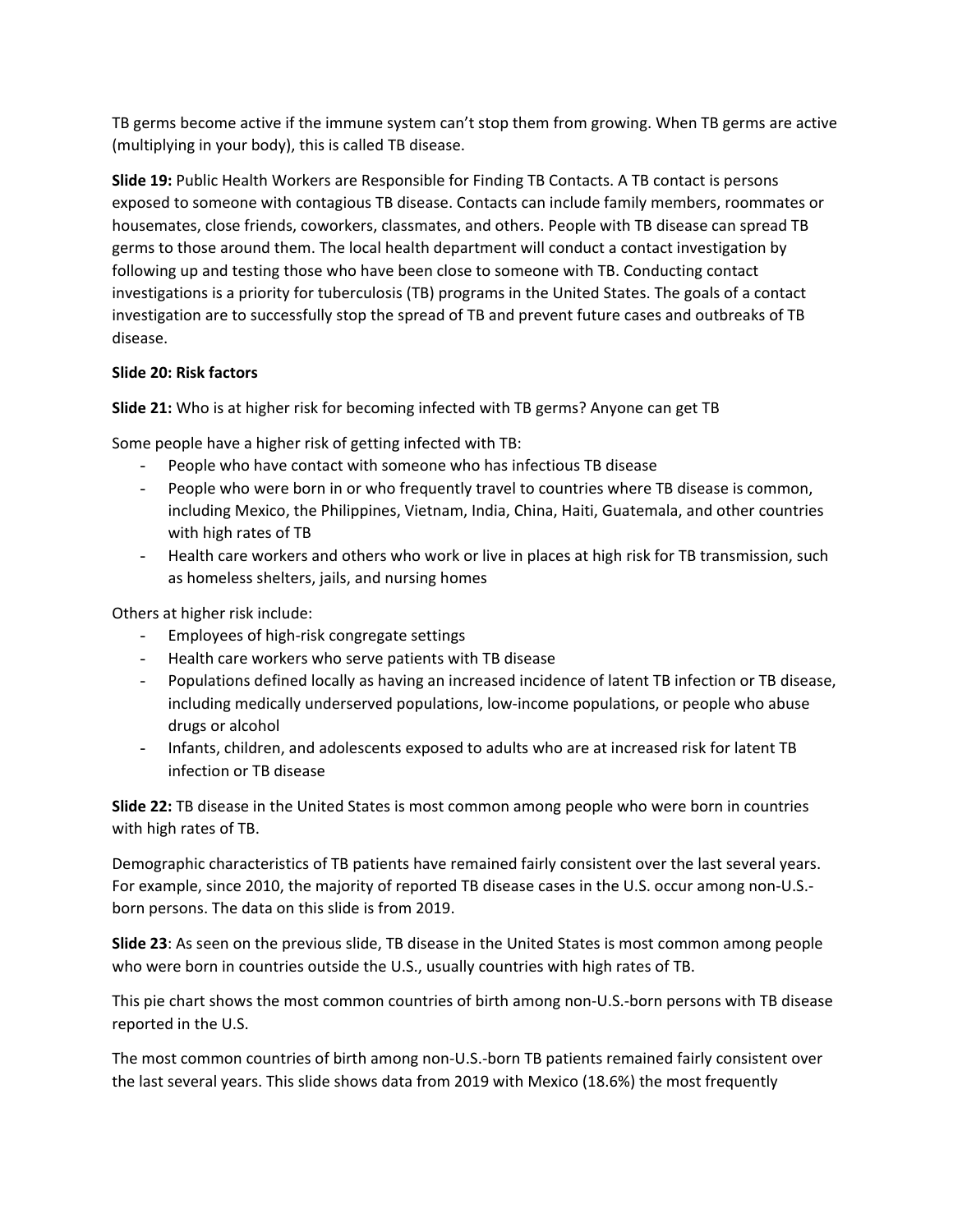reported country of birth, followed by the Philippines (12.5%), India (9.1%), Vietnam (7.9%), and China (6.1%).

There are countries other than those you see here (grouped as Other Countries for this chart) with much higher rates of TB (i.e., cases per 100,000 people) for people who now live in the U.S., but a smaller number of people born in those countries now live in the U.S.

**Slide 24:** In 2019, non-Hispanic Asian persons continue to represent the largest proportion of TB patients (35.3%), followed by Hispanic persons (30.2%), non-Hispanic Black persons (19.7%), non-Hispanic White persons (11.4%), Native Hawaiian/Other Pacific Islander persons (1.2%), American Indian/Alaska Native persons (0.9%), and persons of multiple races (0.8%).

**Slide 25:** People at high risk for developing TB disease generally fall into two categories:

- Those who have been recently infected with TB germs
- Those with medical conditions that weaken the immune system, such as:
	- o HIV Infection
	- o Substance abuse
	- o Specialized treatment for rheumatoid arthritis or Chron's disease
	- o Organ transplants
	- o Sever kidney disease
	- o Head or neck cancer
	- o Diabetes
	- o Medical treatments such as corticosteroids
	- o Silicosis
	- o Low body weight

While not everyone with latent TB infection will develop TB disease, about 5–10% will develop TB disease over their lifetimes if not treated. Progression from untreated latent TB infection to TB disease is estimated to account for approximately 80% of U.S. TB cases.

Babies and young children are also at higher risk because they often have weak immune systems.

### **Slide 26:** TB testing

**Slide 27:** Health care providers are encouraged to use newer TB blood tests to screen for TB infection. A positive TB skin test or TB blood test only tells that a person has been infected with TB germs. It does not tell whether the person has latent TB infection or has progressed to TB disease. Other tests, such as a chest x-ray and a sample of sputum, are needed to see whether the person has TB disease.

Generally, it is not recommended to test a person with both a TB skin test and a TB blood test.

**Slide 28:** Blood tests measure a person's immune reactivity to TB germs. White blood cells from most people that have been infected with TB germs will release interferon-gamma (IFN-g) when mixed with antigens (substances that can produce an immune response) derived from TB germs.

Results for blood tests can be read as positive or negative. If the result is not a clear positive or negative, the test can be repeated.

Positive: Latent TB infection likely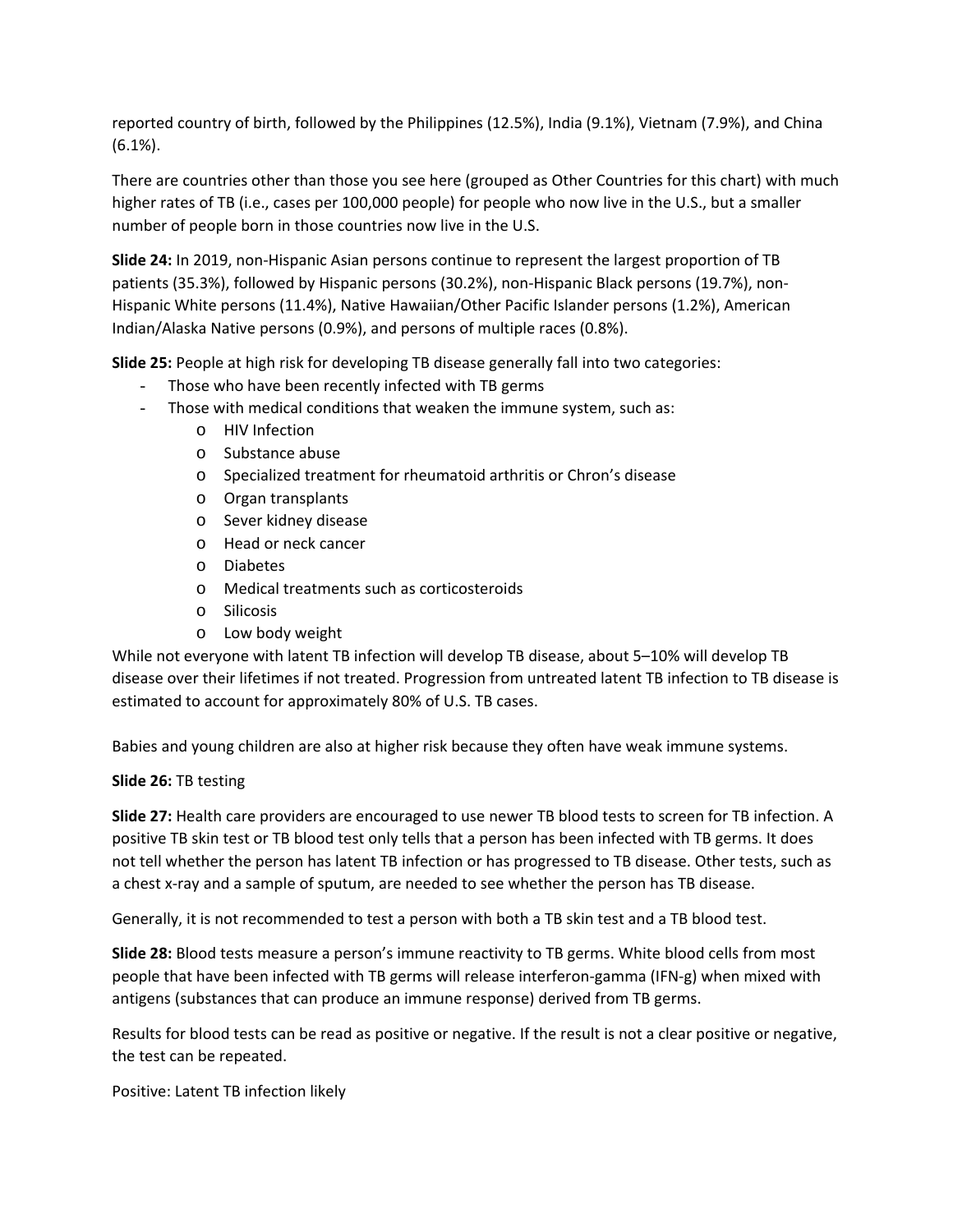Negative: Latent TB infection unlikely, but cannot be excluded, especially if Patient has signs and symptoms consistent with TB disease Patient has a high risk for developing TB disease once infected with TB germs

Blood tests are the preferred test for people who have received the bacille Calmette-Guerin (BCG) vaccine. See slides 30 and 31 for more info on BCG.

**Slide 29:** The TB skin test, also called the Mantoux tuberculin skin test (TST), requires two visits with a healthcare provider.

On the first visit, the skin test is placed by injecting a small amount of fluid (called tuberculin) into the skin on the lower part of the arm. The skin will react if there are TB germs in the body. A person given the tuberculin skin test must return within 48–72 hours to have a trained health care worker look for a reaction on the arm. The result depends on the size of the raised, hard area where the skin reacted.

The image on the left shows a TB skin test being administered into a patient's arm. The image on the right shows the test being read by measuring the reaction at the test injection site.

A skin test is NOT a vaccine for TB disease.

**Slide 30:** BCG is a vaccine for preventing TB disease. It is a weak form of bacteria that is closely related to the germs that cause TB. This vaccine is not widely used in the United States, but it is often given to infants and small children in other countries where TB is common. BCG vaccine does not always protect people from getting TB.

**Slide 31:** Many people born outside of the United States have received the TB vaccine.

The TB vaccine may cause a false-positive reaction to the TB skin test, which can complicate decisions about treatment. The presence or size of a TB skin test reaction in those who have been vaccinated with BCG does not predict whether the vaccine will provide protection against TB disease.

TB blood tests, unlike the TB skin test, are not affected by prior TB vaccination and are easier to interpret in people who have received the TB vaccine.

### **Slide 32:** Treatment

**Slide 33:** People with latent TB infection do not have symptoms, and they cannot spread TB germs to others. However, if latent TB germs become active in the body and multiply, the person will go from having latent TB infection to being sick with TB disease. For this reason, people with latent TB infection should be treated to prevent them from developing TB disease. Treatment of latent TB infection is essential to controlling TB in the United States because it substantially reduces the risk that latent TB infection will progress to TB disease.

**Slide 34:** Treating latent TB infection is effective in preventing TB disease. There are several options for the treatment of latent TB infection. There have been advances in shortening the length of latent TB infection treatment from 6–9 months to 3–4 months. Short-course latent TB infection treatments are effective, are safe, and have higher completion rates than longer treatments. Shorter regimens help patients finish treatment.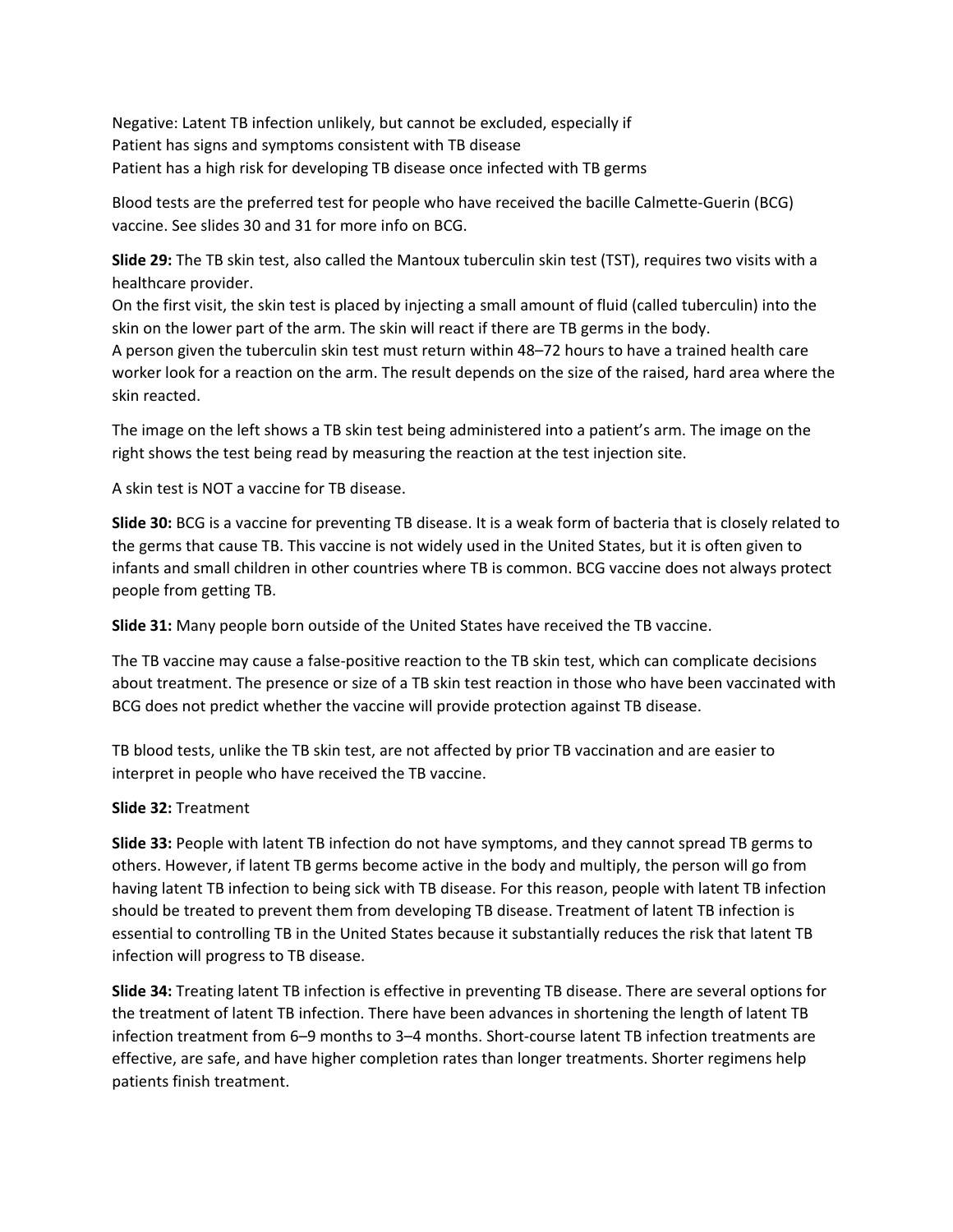Treating latent TB infection is less costly than treating TB disease: \$400-\$600 to treat latent TB infection vs. \$19,000 to treat TB disease.

**Slide 35:** It is very important that people who have TB disease are treated, take the medicine exactly as prescribed, and finish all the medicine. If they stop taking the medicine too soon, they can become sick again; if they do not take the medicine correctly, the TB germs that are still alive may become resistant to those drugs. Resistance means that the drug can no longer kill the TB germs. Drug-resistant TB can occur when the drugs used to treat TB are misused or mismanaged. Examples of misuse or mismanagement include when

- People do not complete a full course of TB treatment.
- Health care providers prescribe the wrong treatment (the wrong dose or length of time).
- Drugs for proper treatment are not available.

# **Slide 36:** TB Elimination

**Slide 37:** Current TB control measures, including early identification of TB disease, prompt and appropriate treatment for persons with TB disease, and ensuring that TB patients complete treatment, continue to be critical. Identifying and treating persons with latent TB infection is also paramount to TB elimination. Eliminating TB in the U.S. will require this dual approach which includes strengthening existing systems to track and stop transmission of infectious TB disease and expanding efforts to address latent TB infection.

It's Time to End TB, meaning

- It's time to test for and treat latent TB infection.
- It's time to strengthen TB education and awareness among health care providers.
- It's time to find, cure, and prevent all forms of TB in the United States and around the world.
- It's time to end stigma.
- It's time to speak up.

**Slide 38:** The key to diagnosing TB is for clinicians to "think TB" when they see a patient with signs and symptoms of TB disease. Because TB is not as common as it was years ago in the United States, many clinicians do not consider the possibility of TB when evaluating patients who have symptoms of TB. When this happens, the diagnosis of TB may be delayed or even overlooked, and the patient will remain ill and possibly infectious.

**Slide 39:** TB control and prevention is a complex undertaking that requires the collaborative efforts of a broad range of individuals, organizations, and institutions in both the public and private health sectors.

State and local health departments have the primary responsibility for preventing and controlling TB. This includes the essential role of planning, coordinating, and evaluating program activities.

Health care workers in doctors' offices and hospitals, community health centers, and academic institutions implement TB control efforts such as testing, treating, and reporting to health departments.

# **Slide 40:** Resources:

- CDC TB website: [www.cdc.gov/tb/](http://www.cdc.gov/tb/)
- State & Local TB Control Offices: [www.cdc.gov/tb/links/tboffices.htm](http://www.cdc.gov/tb/links/tboffices.htm)
- Find TB Resources: [https://findtbresources.cdc.gov](https://findtbresources.cdc.gov/)